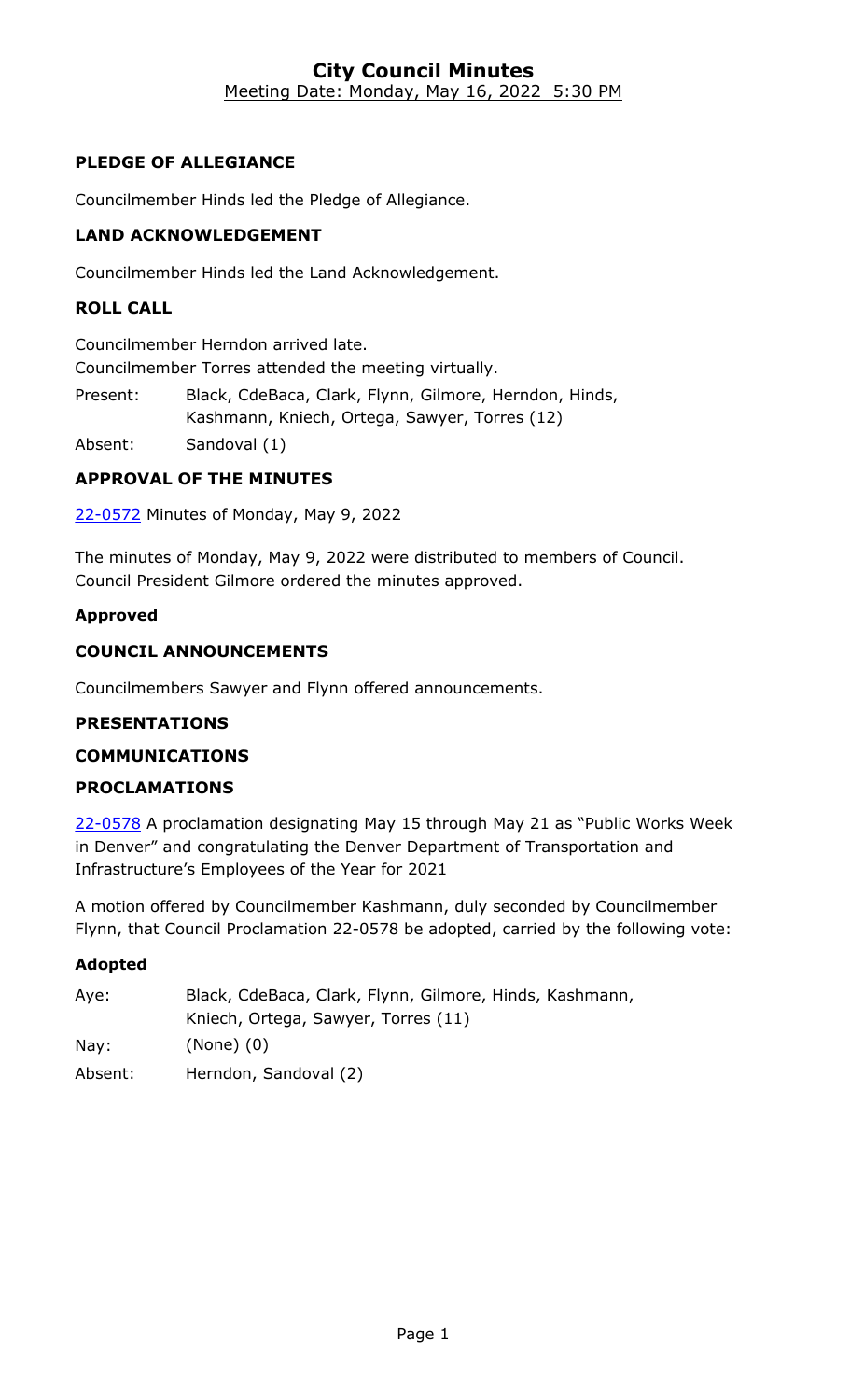# **RECAP OF BILLS TO BE CALLED OUT**

Items called out for a separate vote:

#### **RESOLUTIONS**

#### **Business, Arts, Workforce, & Aviation Services Committee**

## 22-0479 **A resolution approving a proposed Contract between the City and County of Denver and Garage Door Specialties, Inc., concerning perimeter security gate maintenance and repair services at Denver International Airport.**

Approves a contract with Garage Door Specialties, Inc. for \$1 million and for 2 years, with the option for three (3) 1-year extensions, to perform maintenance, repair, and emergency response services of Denver International Airport's (DEN) [electric security perimeter vehicle gates in Council District 11 \(202159110-00\). The](http://denver.legistar.com/gateway.aspx?m=l&id=/matter.aspx?key=21546)  last regularly scheduled Council meeting within the 30-day review period is on 6-6-22. The Committee approved filing this item at its meeting on 5-4-22.

A motion offered by Councilmember Hinds, duly seconded by Councilmember Flynn, that Council Resolution 22-0479 be adopted, carried by the following vote:

#### **Adopted**

| Aye:     | Black, CdeBaca, Clark, Flynn, Herndon, Hinds, Kashmann,<br>Kniech, Ortega, Sawyer, Torres (11) |
|----------|------------------------------------------------------------------------------------------------|
| Nay:     | $(None)$ $(0)$                                                                                 |
| Absent:  | Sandoval (1)                                                                                   |
| Abstain: | Gilmore (1)                                                                                    |

#### **Finance & Governance Committee**

#### 22-0120 **A resolution approving a proposed Master Purchase Order between the City and County of Denver and Stone Security, LLC for High Activity Location (HALO) camera maintenance and installation.**

[Approves a Master Purchase Order with Stone Security for \\$1,440,000 and for three](http://denver.legistar.com/gateway.aspx?m=l&id=/matter.aspx?key=21186)  years with two possible annual renewals through 11-30-2026 for High Activity Location (HALO) camera maintenance and installation citywide (SC-00006334). The last regularly scheduled Council meeting within the 30-day review period is on 6-6-22. The Committee approved filing this item at its meeting on 4-26-22.

A motion offered by Councilmember Hinds, duly seconded by Councilmember Flynn, that Council Resolution 22-0120 be adopted, carried by the following vote:

| Aye:    | Black, Clark, Flynn, Gilmore, Hinds, Kashmann, Kniech, |
|---------|--------------------------------------------------------|
|         | Ortega, Sawyer, Torres (10)                            |
| Nay:    | CdeBaca $(1)$                                          |
| Absent: | Herndon, Sandoval (2)                                  |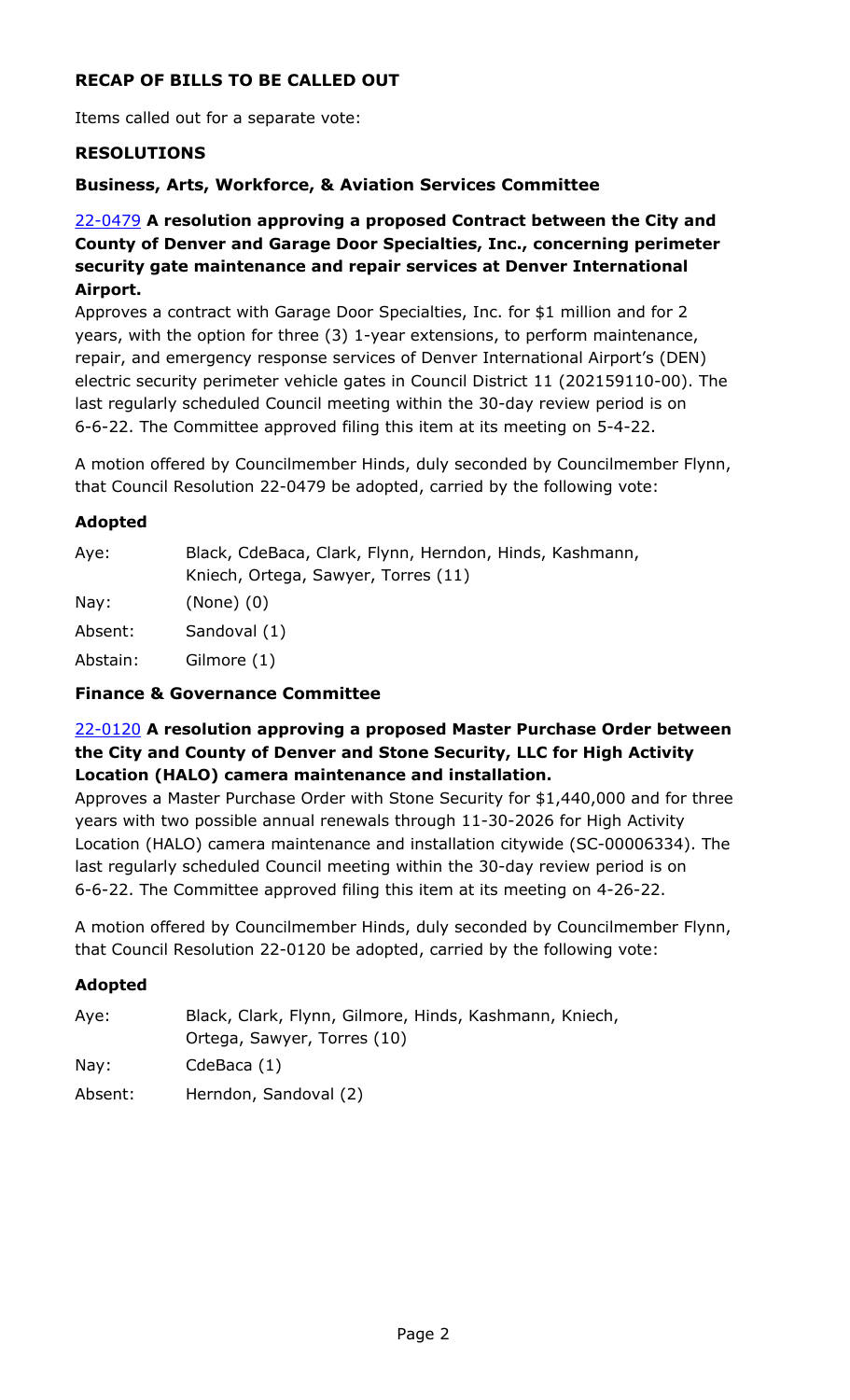# **BILLS FOR FINAL CONSIDERATION**

## **Safety, Housing, Education & Homelessness Committee**

# 22-0401 **A bill for an ordinance amending the weapons and missiles division of the offenses chapter of the Denver Revised Municipal Code and the parks and recreation chapter of the Denver Revised Municipal Code to prohibit firearms in city-owned or leased buildings and city parks.** Amends Chapters 38 & 39 of the Denver Revised Municipal Code to prohibit [concealed carry within city parks and buildings owned by, leased by, or leased to the](http://denver.legistar.com/gateway.aspx?m=l&id=/matter.aspx?key=21468)

city. The Committee approved filing this item at its meeting on 4-27-22.

A motion offered by Councilmember Hinds, duly seconded by Councilmember Flynn, that Council Bill 22-0401 be placed upon final consideration and do pass, was followed by a motion offered by Councilmember CdeBaca, duly seconded by Councilmember Flynn, that Council Bill 22-0401 be amended in the following particulars: '1) On page 3, strike lines 13-33 and replace with: "(a) It shall be unlawful for any person, other than authorized personnel, to possess, display, flourish, or discharge any firearm within any park, parkway, or mountain park or other recreational facility. (b) Except as provided in section 38-131, it shall be unlawful for any person to carry a firearm within any recreational facility that the city owns, leases, or is leased to the city. (c) It shall be unlawful for any person, other than authorized personnel, to possess, display, flourish, or use any weapon other than a firearm within any park, parkway, mountain park or other recreational facility. (d) It shall be unlawful for any person, other than authorized personnel, to hunt or kill wildlife or other animals within any park, parkway, mountain park or other recreational facility. (e) It shall not be an offense under subsection (a) of this section to possess a firearm within any park, parkway, or mountain park, or other recreational facility if:"; and 2) On page 4, strike lines 1-11.' to remove parks from the scope of this ordinance for several reasons: First, there are major concerns about the ability to enforce in open space without profiling. Other cities have banned guns in city owned buildings because it is enforceable. Given the national and historical data about law enforcement's racial bias in relation to pre-textual interactions, removing parks from this ordinance would reduce potential for law enforcement to racially profile people and use unwarranted force on "suspected" violators of this ordinance. Second, if parks are not removed from this ordinance, Open Space including mountain park parking lots could become targets for car break-ins when firearms are left in vehicles. The amount of stolen guns from cars is increasing and the current ordinance would encourage CCW carriers to leave guns in cars. The motion to amend failed to carry by the following vote:

## **Amended**

| Aye:    | CdeBaca, Flynn, Torres (3)                                                     |
|---------|--------------------------------------------------------------------------------|
| Nay:    | Black, Clark, Gilmore, Herndon, Hinds, Kashmann, Kniech,<br>Ortega, Sawyer (9) |
| Absent: | Sandoval (1)                                                                   |

A motion offered by Councilmember Hinds, duly seconded by Councilmember Flynn, that Council Bill 22-0401 be placed upon final consideration and do pass, carried by the following vote:

## **Placed upon final consideration and do pass**

| Aye: | Black, Clark, Gilmore, Herndon, Hinds, Kashmann, Kniech, |
|------|----------------------------------------------------------|
|      | Ortega, Sawyer (9)                                       |
| Nay: | CdeBaca, Flynn, Torres (3)                               |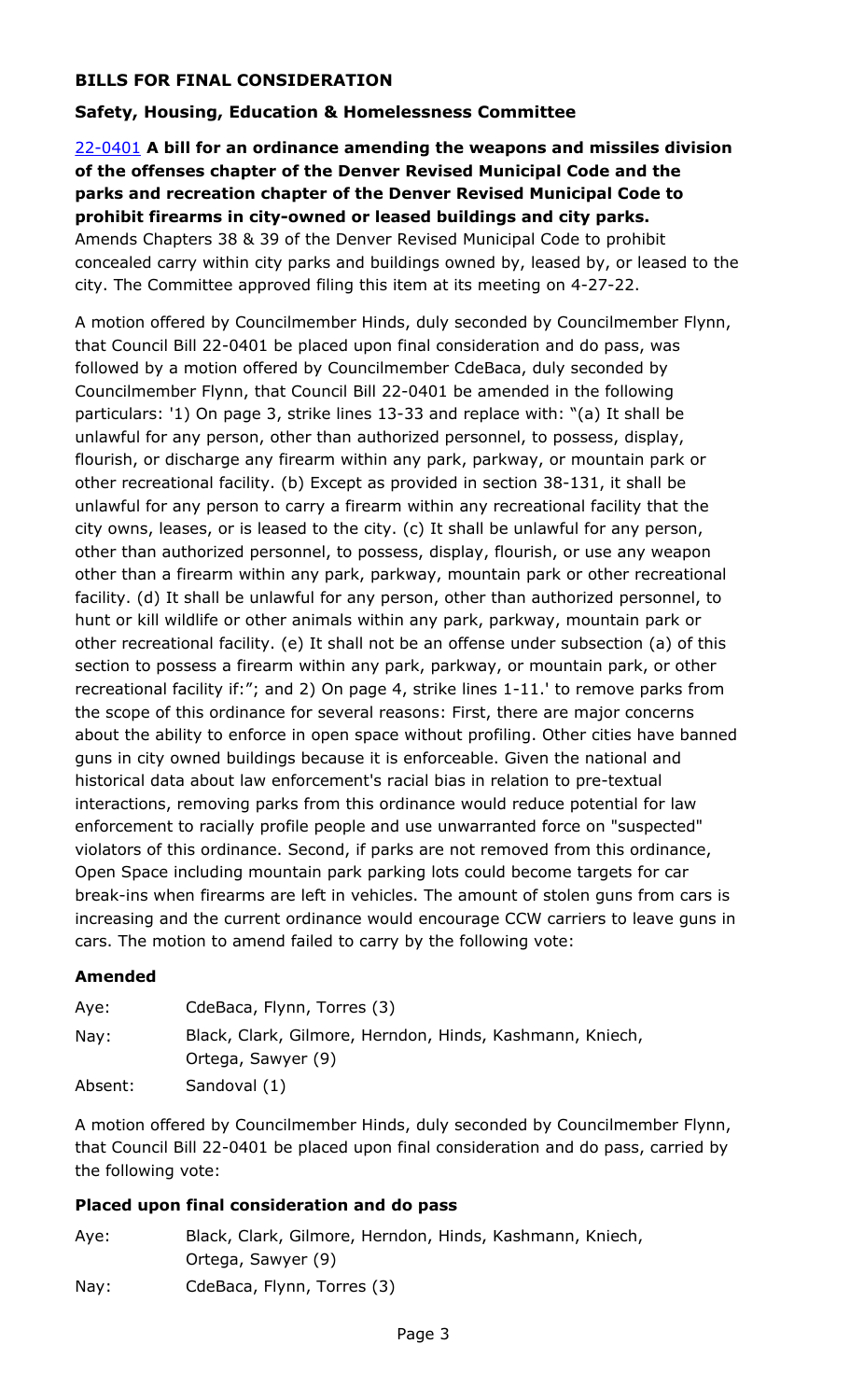Absent: Sandoval (1)

## **BLOCK VOTE**

A motion offered by Councilmember Hinds, duly seconded by Councilmember Flynn, to approve the following items en bloc, carried by the following vote:

#### **Approved the consent agenda**

| Aye:    | Black, CdeBaca, Clark, Flynn, Gilmore, Herndon, Hinds, |
|---------|--------------------------------------------------------|
|         | Kashmann, Kniech, Ortega, Sawyer, Torres (12)          |
| Nay:    | $(None)$ $(0)$                                         |
| Absent: | Sandoval (1)                                           |

#### **RESOLUTIONS**

#### **Business, Arts, Workforce, & Aviation Services Committee**

22-0482 **A resolution approving a proposed Purchase Order between the City and County of Denver and M-B Company, Inc., concerning an MB5E multi-tasking snow removal unit to support operations at Denver International Airport.**

Approves a purchase order with M-B Company, Inc. for \$836,738.40 for one (1) current model year MB5E multi-tasking snow removal unit to support operations at [Denver International Airport in Council District 11 \(PO-00114626\). The last regularly](http://denver.legistar.com/gateway.aspx?m=l&id=/matter.aspx?key=21549)  scheduled Council meeting within the 30-day review period is on 6-6-22. The Committee approved filing this item at its meeting on 5-4-22.

A motion offered by Councilmember Hinds, duly seconded by Councilmember Flynn, that Council Resolution 22-0482 be adopted en bloc, carried by the following vote:

#### **Adopted**

| Aye:    | Black, CdeBaca, Clark, Flynn, Gilmore, Herndon, Hinds, |
|---------|--------------------------------------------------------|
|         | Kashmann, Kniech, Ortega, Sawyer, Torres (12)          |
| Nay:    | $(None)$ $(0)$                                         |
| Absent: | Sandoval (1)                                           |

## 22-0483 **A resolution approving a proposed Purchase Order between the City and County of Denver and Front Range Fire Apparatus, concerning a Pierce Velocity Pumper to support fire suppression operations at Denver International Airport.**

[Approves a purchase order with Front Range Fire Apparatus for \\$985,281 for one \(1\)](http://denver.legistar.com/gateway.aspx?m=l&id=/matter.aspx?key=21550)  model 2023 Pierce Velocity Pumper vehicle to support fire suppression operations at Denver International Airport in Council District 11 (PO-00114632). The last regularly scheduled Council meeting within the 30-day review period is on 6-6-22. The Committee approved filing this item at its meeting on 5-4-22.

A motion offered by Councilmember Hinds, duly seconded by Councilmember Flynn, that Council Resolution 22-0483 be adopted en bloc, carried by the following vote:

| Black, CdeBaca, Clark, Flynn, Gilmore, Herndon, Hinds, |
|--------------------------------------------------------|
| Kashmann, Kniech, Ortega, Sawyer, Torres (12)          |
| $(None)$ $(0)$                                         |
| Sandoval (1)                                           |
|                                                        |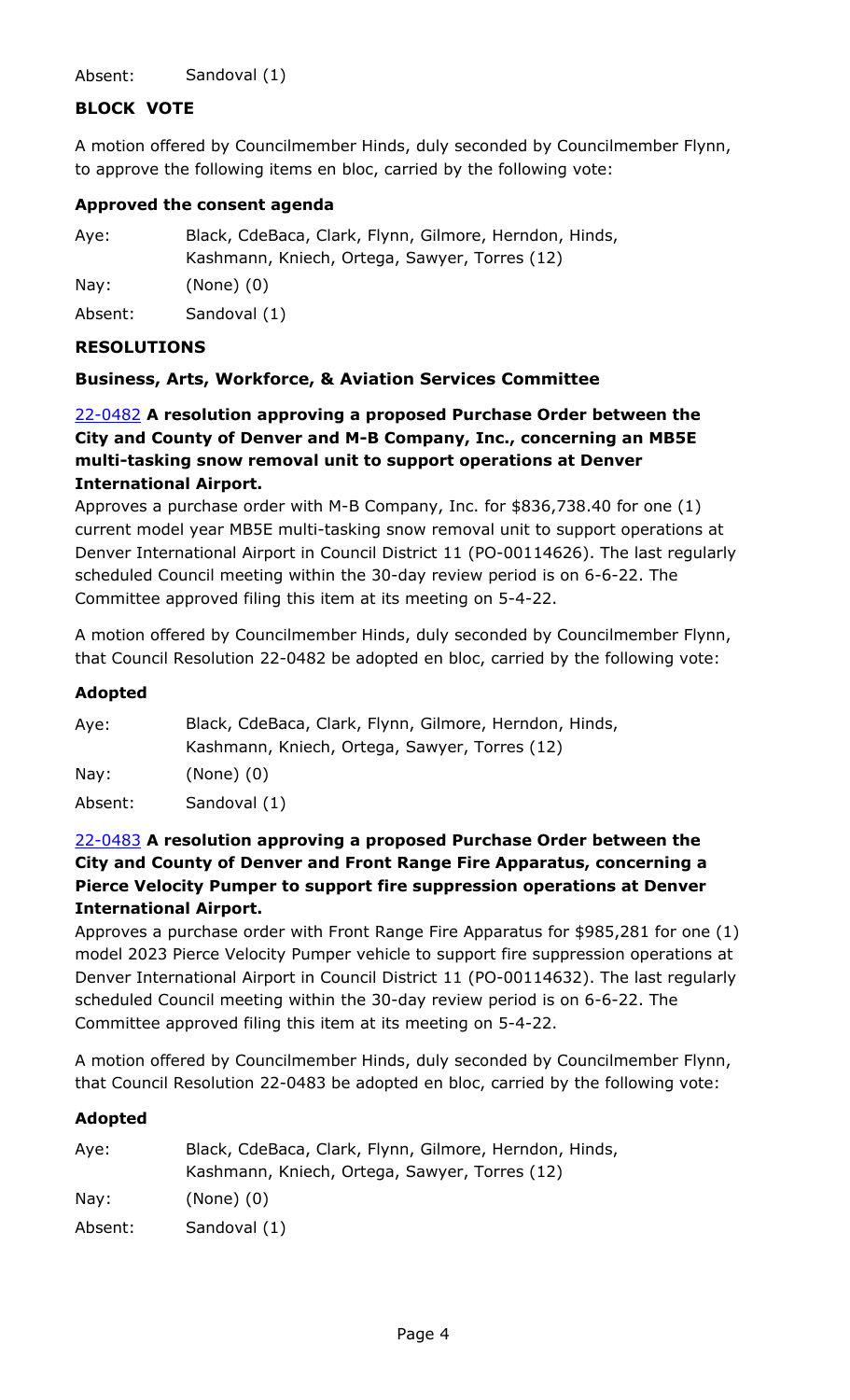## **Finance & Governance Committee**

## 22-0456 **A resolution approving a proposed Equipment Lease Purchase Agreement between the City and County of Denver and JPMorgan Chase Bank, N.A. to acquire fleet vehicles through a Lease on behalf of the Department of Transportation and Infrastructure, citywide.**

Authorizes the Manager of Finance to enter into a capital lease purchase agreement with JPMorgan Chase Bank, N.A. for an amount not to exceed \$22,921,403.59 and for a 5-year term ending 9-30-2027 to finance the acquisition of fleet vehicles on behalf of the Department of Transportation and Infrastructure, citywide [\(FINAN-202262871\). The last regularly scheduled Council meeting within the 30-day](http://denver.legistar.com/gateway.aspx?m=l&id=/matter.aspx?key=21523)  review period is on 6-6-22. The Committee approved filing this item at its meeting on 5-3-22.

A motion offered by Councilmember Hinds, duly seconded by Councilmember Flynn, that Council Resolution 22-0456 be adopted en bloc, carried by the following vote:

## **Adopted**

| Aye:    | Black, CdeBaca, Clark, Flynn, Gilmore, Herndon, Hinds, |
|---------|--------------------------------------------------------|
|         | Kashmann, Kniech, Ortega, Sawyer, Torres (12)          |
| Nay:    | $(None)$ $(0)$                                         |
| Absent: | Sandoval (1)                                           |

## 22-0478 **A resolution to set a public hearing relating to the adoption of the 3015 East Colfax Urban Redevelopment Plan and directing the Denver Urban Renewal Authority to take certain actions in connection with the hearing.**

Sets a public hearing before City Council on 6-20-22 on the 3015 East Colfax Urban [Redevelopment Plan in Council District 9. The Committee approved filing this item at](http://denver.legistar.com/gateway.aspx?m=l&id=/matter.aspx?key=21545)  its meeting on 5-3-22.

## **Final Consideration 6-20-22 | Required Public Hearing**

A motion offered by Councilmember Hinds, duly seconded by Councilmember Flynn, that Council Resolution 22-0478 be adopted en bloc, carried by the following vote:

| Aye:    | Black, CdeBaca, Clark, Flynn, Gilmore, Herndon, Hinds,<br>Kashmann, Kniech, Ortega, Sawyer, Torres (12) |
|---------|---------------------------------------------------------------------------------------------------------|
| Nay:    | $(None)$ $(0)$                                                                                          |
| Absent: | Sandoval (1)                                                                                            |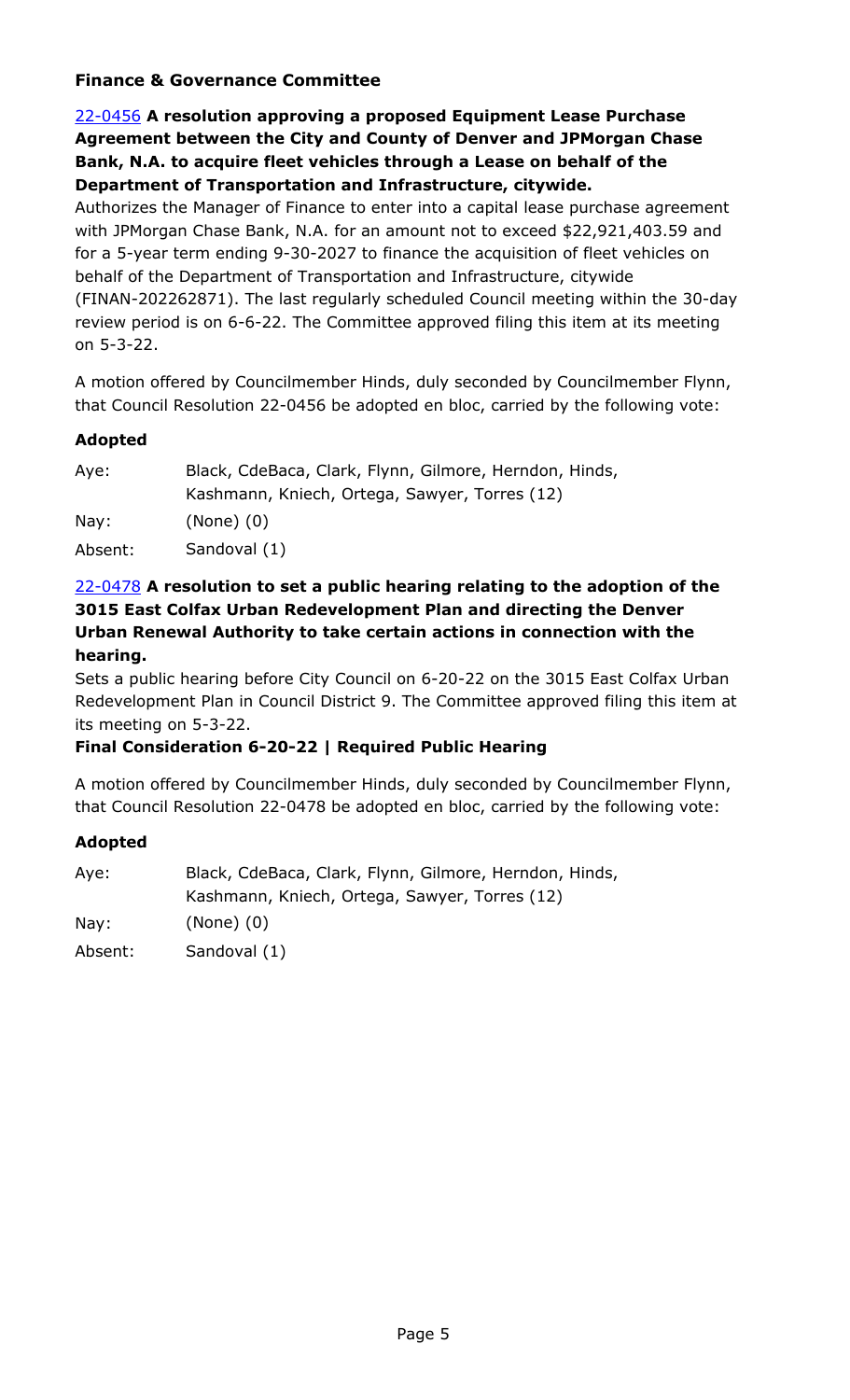# 22-0480 **A resolution approving a proposed Amendatory Agreement between the City and County of Denver and BERG HILL GREENLEAF & RUSCITTI LLP for provision of professional legal services for the City Attorney's Office.**

Amends a contract with Berg Hill Greenleaf and Ruscitti, LLP to increase outside counsel hourly rates to better align with market rates for provision of professional [legal services for conflicts counsel cases and overflow matters for the City Attorney's](http://denver.legistar.com/gateway.aspx?m=l&id=/matter.aspx?key=21547)  Office, citywide. No change to overall contract amount or duration (ATTNY-201947987). The last regularly scheduled Council meeting within the 30-day review period is on 6-6-22. The Committee approved filing this item at its meeting on 5-3-22.

A motion offered by Councilmember Hinds, duly seconded by Councilmember Flynn, that Council Resolution 22-0480 be adopted en bloc, carried by the following vote:

## **Adopted**

| Aye:    | Black, CdeBaca, Clark, Flynn, Gilmore, Herndon, Hinds, |
|---------|--------------------------------------------------------|
|         | Kashmann, Kniech, Ortega, Sawyer, Torres (12)          |
| Nay:    | $(None)$ $(0)$                                         |
| Absent: | Sandoval (1)                                           |

# 22-0481 **A resolution approving a proposed Amendatory Agreement between the City and County of Denver and SGR LLC for provision of professional legal services for the City Attorney's Office.**

Amends an agreement with SGR, LLC to increase outside counsel hourly rates to better align with market rates, for provision of professional legal services for [conflicts counsel cases and overflow matters for the City Attorney's Office, citywide.](http://denver.legistar.com/gateway.aspx?m=l&id=/matter.aspx?key=21548)  No change to overall contract amount or duration (ATTNY- 201947991). The last regularly scheduled Council meeting within the 30-day review period is on 6-6-22. The Committee approved filing this item at its meeting on 5-3-22.

A motion offered by Councilmember Hinds, duly seconded by Councilmember Flynn, that Council Resolution 22-0481 be adopted en bloc, carried by the following vote:

## **Adopted**

| Aye:    | Black, CdeBaca, Clark, Flynn, Gilmore, Herndon, Hinds, |
|---------|--------------------------------------------------------|
|         | Kashmann, Kniech, Ortega, Sawyer, Torres (12)          |
| Nay:    | $(None)$ $(0)$                                         |
| Absent: | Sandoval (1)                                           |

## 22-0491 **A resolution approving the City Council appointment of Nick Webber to the Citizen Oversight Board.**

[Approves the City Council appointment of Nick Webber to the Citizen Oversight](http://denver.legistar.com/gateway.aspx?m=l&id=/matter.aspx?key=21558)  Board. The Committee approved filing this item at its meeting on 5-3-22.

A motion offered by Councilmember Hinds, duly seconded by Councilmember Flynn, that Council Resolution 22-0491 be adopted en bloc, carried by the following vote:

| Aye:    | Black, CdeBaca, Clark, Flynn, Gilmore, Herndon, Hinds, |
|---------|--------------------------------------------------------|
|         | Kashmann, Kniech, Ortega, Sawyer, Torres (12)          |
| Nay:    | $(None)$ $(0)$                                         |
| Absent: | Sandoval (1)                                           |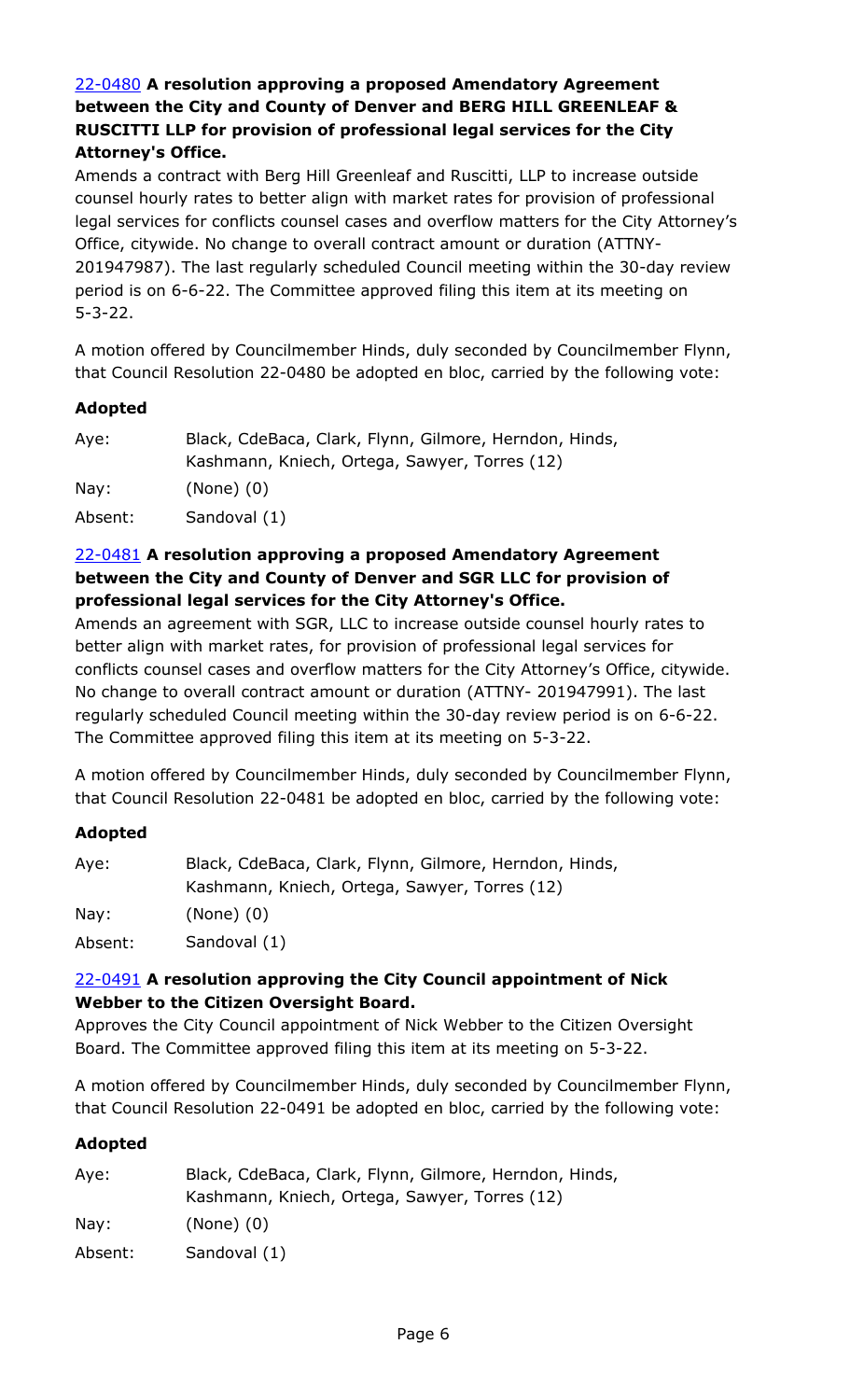## **Land Use, Transportation & Infrastructure Committee**

22-0459 **A resolution approving a proposed Agreement between the City and County of Denver and Amrep Manufacturing Company, LLC for [twenty-one \(21\) automatic side loader bodies to support DOTI operations](http://denver.legistar.com/gateway.aspx?m=l&id=/matter.aspx?key=21526)  citywide, with funding provided through a companion capital lease purchase agreement with JPMorgan Chase Bank.**

Approves a zero-dollar purchase agreement with Amrep Manufacturing Company, LLC for twenty-one (21) automatic side loader bodies to support DOTI operations citywide, with \$2,901,108 in funding provided through a companion capital lease purchase agreement with JPMorgan Chase Bank, N.A. (DOTI-202262412-00). The last regularly scheduled Council meeting within the 30-day review period is on 6-6-22. The Committee approved filing this item at its meeting on 5-3-22.

A motion offered by Councilmember Hinds, duly seconded by Councilmember Flynn, that Council Resolution 22-0459 be adopted en bloc, carried by the following vote:

#### **Adopted**

| Aye:    | Black, CdeBaca, Clark, Flynn, Gilmore, Herndon, Hinds, |
|---------|--------------------------------------------------------|
|         | Kashmann, Kniech, Ortega, Sawyer, Torres (12)          |
| Nay:    | $(None)$ $(0)$                                         |
| Absent: | Sandoval (1)                                           |

## 22-0460 **A resolution approving a proposed Agreement between the City and County of Denver and Front Range Fire Apparatus, Limited for one (1) Pierce Velocity 100' platform apparatus and two (2) Pierce Velocity pumper trucks to support Denver Fire Department's operations citywide, with funding provided through a companion capital lease purchase agreement with JPMorgan Chase Bank.**

[Approves a zero-dollar purchase agreement with Front Range Fire Apparatus for one](http://denver.legistar.com/gateway.aspx?m=l&id=/matter.aspx?key=21527)  (1) Pierce Velocity 100' platform apparatus and two (2) Pierce Velocity pumper trucks to support Denver Fire Department's operations citywide, with \$2,832,935 in funding provided through a companion capital lease purchase agreement with JPMorgan Chase Bank, N.A. (DOTI-202262300-00). The last regularly scheduled Council meeting within the 30-day review period is on 6-6-22. The Committee approved filing this item at its meeting on 5-3-22.

A motion offered by Councilmember Hinds, duly seconded by Councilmember Flynn, that Council Resolution 22-0460 be adopted en bloc, carried by the following vote:

| Aye:    | Black, CdeBaca, Clark, Flynn, Gilmore, Herndon, Hinds, |
|---------|--------------------------------------------------------|
|         | Kashmann, Kniech, Ortega, Sawyer, Torres (12)          |
| Nay:    | $(None)$ $(0)$                                         |
| Absent: | Sandoval (1)                                           |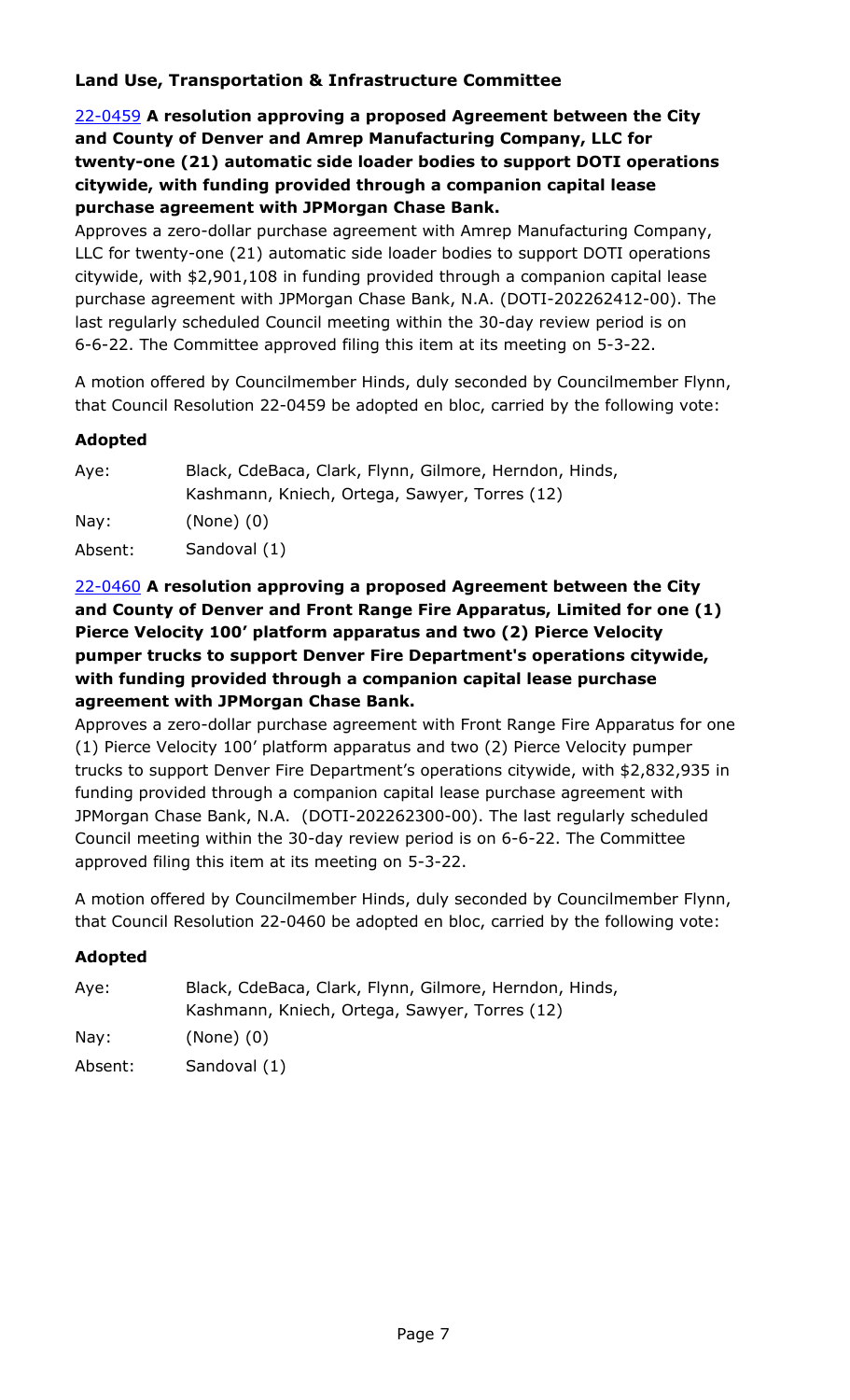22-0461 **A resolution approving a proposed Agreement between the City and County of Denver and Hardline Equipment LLC for nine (9) Dulevo street sweepers and twenty-five (25) Dennis Eagle cab and chassis for trash and compost trucks to support DOTI operations citywide, with funding provided through a companion capital lease purchase agreement with JPMorgan Chase Bank.**

Approves a zero-dollar purchase agreement with Hardline Equipment, LLC for nine (9) Dulevo street sweepers and twenty-five (25) Dennis Eagle cab and chassis for [trash and compost trucks to support DOTI operations citywide, with \\$8,414,151.28](http://denver.legistar.com/gateway.aspx?m=l&id=/matter.aspx?key=21528)  in funding provided through a companion capital lease purchase agreement with JPMorgan Chase Bank, N.A. (DOTI-202262301-00). The last regularly scheduled Council meeting within the 30-day review period is on 6-6-22. The Committee approved filing this item at its meeting on 5-3-22.

A motion offered by Councilmember Hinds, duly seconded by Councilmember Flynn, that Council Resolution 22-0461 be adopted en bloc, carried by the following vote:

## **Adopted**

| Aye:    | Black, CdeBaca, Clark, Flynn, Gilmore, Herndon, Hinds, |
|---------|--------------------------------------------------------|
|         | Kashmann, Kniech, Ortega, Sawyer, Torres (12)          |
| Nay:    | $(None)$ $(0)$                                         |
| Absent: | Sandoval (1)                                           |

## 22-0462 **A resolution approving a proposed Agreement between the City and County of Denver and Kois Brothers Equipment Co., Inc. for four (4) Durapack 25-yard, high-compact rear loader bodies to support DOTI operations citywide, with funding provided through a companion capital lease purchase agreement with JPMorgan Chase Bank.**

[Approves a zero-dollar purchase agreement with Kois Brothers Equipment Co., Inc.](http://denver.legistar.com/gateway.aspx?m=l&id=/matter.aspx?key=21529)  for four (4) Durapack 25-yard, high-compact rear loaders bodies to support DOTI operations citywide, with \$518,633.16 in funding provided through a companion capital lease purchase agreement with JPMorgan Chase Bank, N.A. (DOTI-202262302-00). The last regularly scheduled Council meeting within the 30-day review period is on 6-6-22. The Committee approved filing this item at its meeting on 5-3-22.

A motion offered by Councilmember Hinds, duly seconded by Councilmember Flynn, that Council Resolution 22-0462 be adopted en bloc, carried by the following vote:

| Aye:    | Black, CdeBaca, Clark, Flynn, Gilmore, Herndon, Hinds, |
|---------|--------------------------------------------------------|
|         | Kashmann, Kniech, Ortega, Sawyer, Torres (12)          |
| Nay:    | $(None)$ $(0)$                                         |
| Absent: | Sandoval (1)                                           |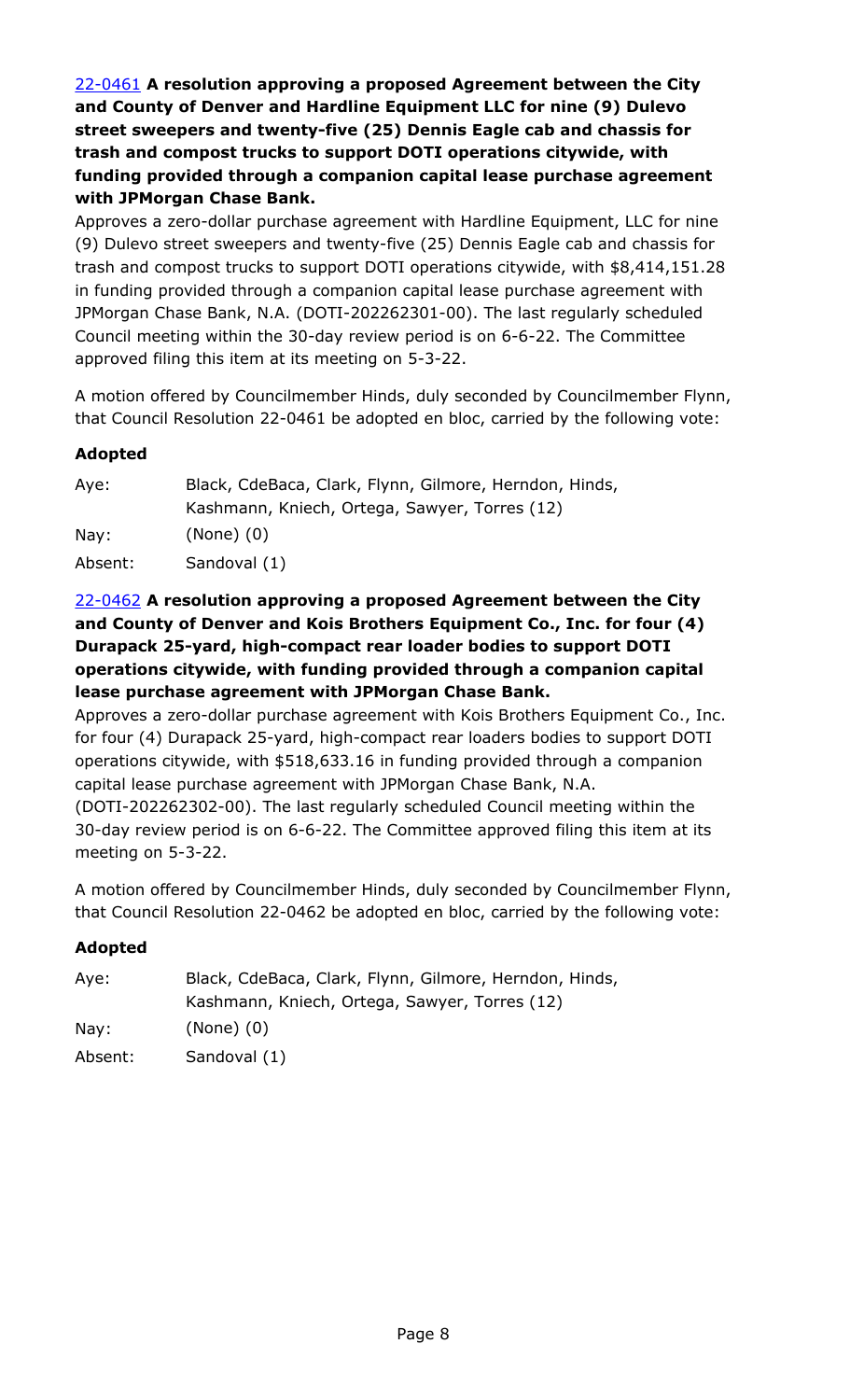22-0463 **A resolution approving a proposed Agreement between the City and County of Denver and Neverest Equipment Company LLC for one (1) Mathieu Azura Flex sweeper to support DOTI operations citywide, with funding provided through a companion capital lease purchase agreement with JPMorgan Chase Bank.**

[Approves a zero-dollar purchase agreement with Neverest Equipment Company, LLC](http://denver.legistar.com/gateway.aspx?m=l&id=/matter.aspx?key=21530)  for one (1) Mathieu Azura Flex sweeper to support DOTI operations citywide, with \$234,554 in funding provided through a companion capital lease purchase agreement with JPMorgan Chase Bank, N.A. (DOTI-202262303-00). The last regularly scheduled Council meeting within the 30-day review period is on 6-6-22. The Committee approved filing this item at its meeting on 5-3-22.

A motion offered by Councilmember Hinds, duly seconded by Councilmember Flynn, that Council Resolution 22-0463 be adopted en bloc, carried by the following vote:

## **Adopted**

| Aye:    | Black, CdeBaca, Clark, Flynn, Gilmore, Herndon, Hinds, |
|---------|--------------------------------------------------------|
|         | Kashmann, Kniech, Ortega, Sawyer, Torres (12)          |
| Nay:    | $(None)$ $(0)$                                         |
| Absent: | Sandoval (1)                                           |

22-0464 **A resolution approving a proposed Agreement between the City and County of Denver and O.J. Watson Company, Inc. for thirteen (13) tandem dump truck bodies and two (2) street sweeper bodies to support DOTI operations citywide, with funding provided through a companion capital lease purchase agreement with JPMorgan Chase Bank.**

Approves a zero-dollar purchase agreement with OJ Watson Company, Inc. for thirteen (13) tandem dump truck bodies and two (2) street sweeper bodies to [support DOTI operations citywide, with \\$2,147,422.71 in funding provided through a](http://denver.legistar.com/gateway.aspx?m=l&id=/matter.aspx?key=21531)  companion capital lease purchase agreement with JPMorgan Chase Bank, N.A. (DOTI-202262306-00). The last regularly scheduled Council meeting within the 30-day review period is on 6-6-22. The Committee approved filing this item at its meeting on 5-3-22.

A motion offered by Councilmember Hinds, duly seconded by Councilmember Flynn, that Council Resolution 22-0464 be adopted en bloc, carried by the following vote:

| Aye:    | Black, CdeBaca, Clark, Flynn, Gilmore, Herndon, Hinds, |
|---------|--------------------------------------------------------|
|         | Kashmann, Kniech, Ortega, Sawyer, Torres (12)          |
| Nay:    | $(None)$ $(0)$                                         |
| Absent: | Sandoval (1)                                           |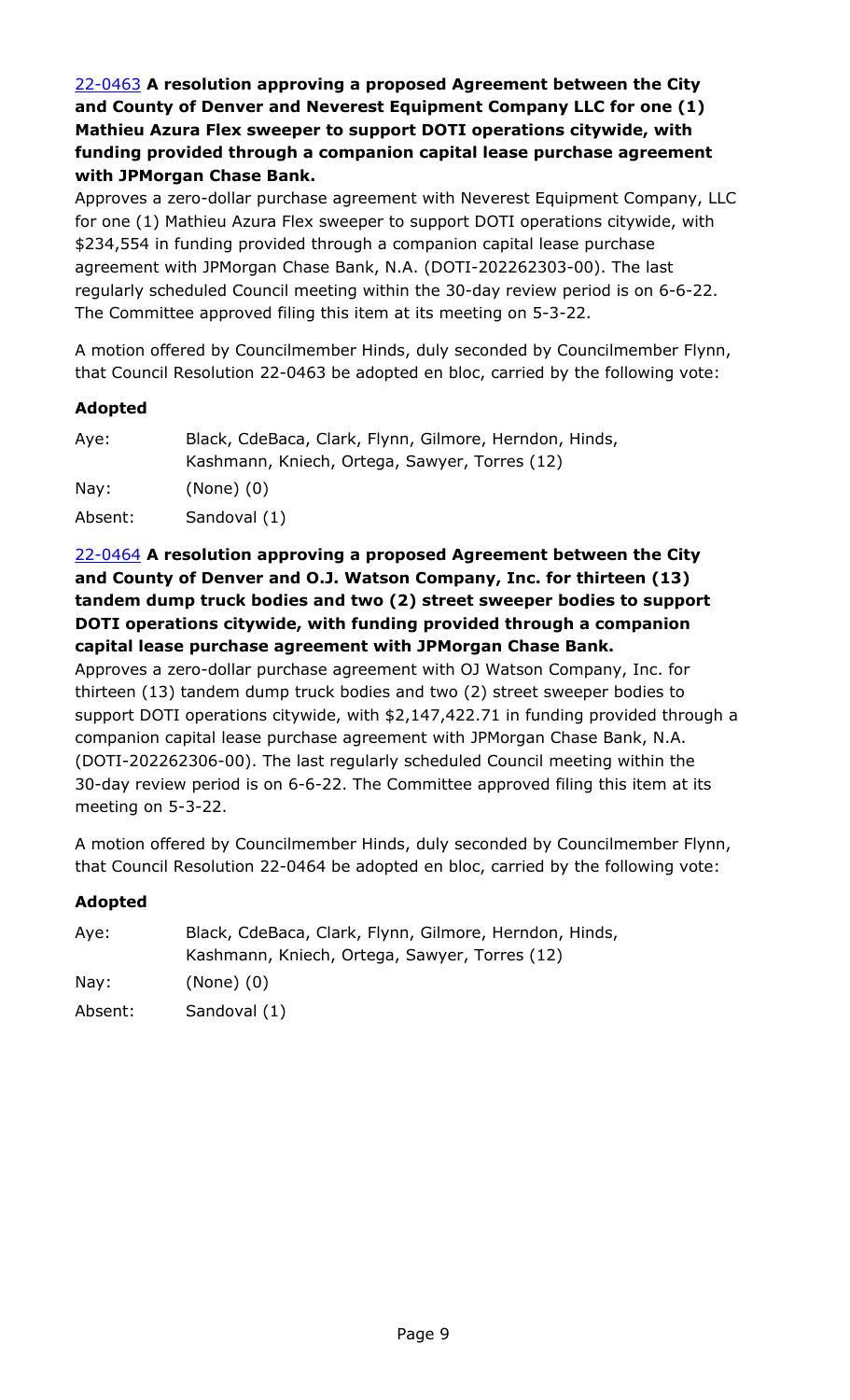22-0465 **A resolution approving a proposed Agreement between the City and County of Denver and Trans-West, Inc. for thirteen (13) Freightliner tandem plows (cabs and chassis), two (2) Freightliner street sweepers (cab and chassis), and four (4) Freightliner trash tractors to support DOTI operations citywide, with funding provided through a companion capital lease purchase agreement with JPMorgan Chase Bank.**

Approves a zero-dollar purchase agreement with Trans-West, Inc. for thirteen (13) Freightliner tandem plows (cab and chassis), two (2) Freightliner street sweepers [\(cab and chassis\), and four \(4\) Freightliner trash tractors to support DOTI operations](http://denver.legistar.com/gateway.aspx?m=l&id=/matter.aspx?key=21532)  citywide, with \$2,471,033 in funding provided through a companion capital lease purchase agreement with JPMorgan Chase Bank, N.A. (DOTI-202262314-00). The last regularly scheduled Council meeting within the 30-day review period is on 6-6-22. The Committee approved filing this item at its meeting on 5-3-22.

A motion offered by Councilmember Hinds, duly seconded by Councilmember Flynn, that Council Resolution 22-0465 be adopted en bloc, carried by the following vote:

# **Adopted**

| Black, CdeBaca, Clark, Flynn, Gilmore, Herndon, Hinds, |
|--------------------------------------------------------|
| Kashmann, Kniech, Ortega, Sawyer, Torres (12)          |
| $(None)$ $(0)$                                         |
| Sandoval (1)                                           |
|                                                        |

## 22-0466 **A resolution approving a proposed Agreement between the City and County of Denver and Wagner Equipment Co. for one (1) Caterpillar cold planner, one (1) Caterpillar motorgrader, and one (1) Caterpillar compact loader to support DOTI operations citywide, with funding provided through a companion capital lease purchase agreement with JPMorgan Chase Bank.**

Approves a zero-dollar purchase agreement with Wagner Equipment Company for one (1) Caterpillar cold planner, one (1) Caterpillar motorgrader, and one (1) [Caterpillar compact loader, to support DOTI operations citywide, with \\$1,294,293 in](http://denver.legistar.com/gateway.aspx?m=l&id=/matter.aspx?key=21533)  funding provided through a companion capital lease purchase agreement with JPMorgan Chase Bank, N.A. (DOTI-202262316-00). The last regularly scheduled Council meeting within the 30-day review period is on 6-6-22. The Committee approved filing this item at its meeting on 5-3-22.

A motion offered by Councilmember Hinds, duly seconded by Councilmember Flynn, that Council Resolution 22-0466 be adopted en bloc, carried by the following vote:

| Aye:    | Black, CdeBaca, Clark, Flynn, Gilmore, Herndon, Hinds, |
|---------|--------------------------------------------------------|
|         | Kashmann, Kniech, Ortega, Sawyer, Torres (12)          |
| Nay:    | $(None)$ $(0)$                                         |
| Absent: | Sandoval (1)                                           |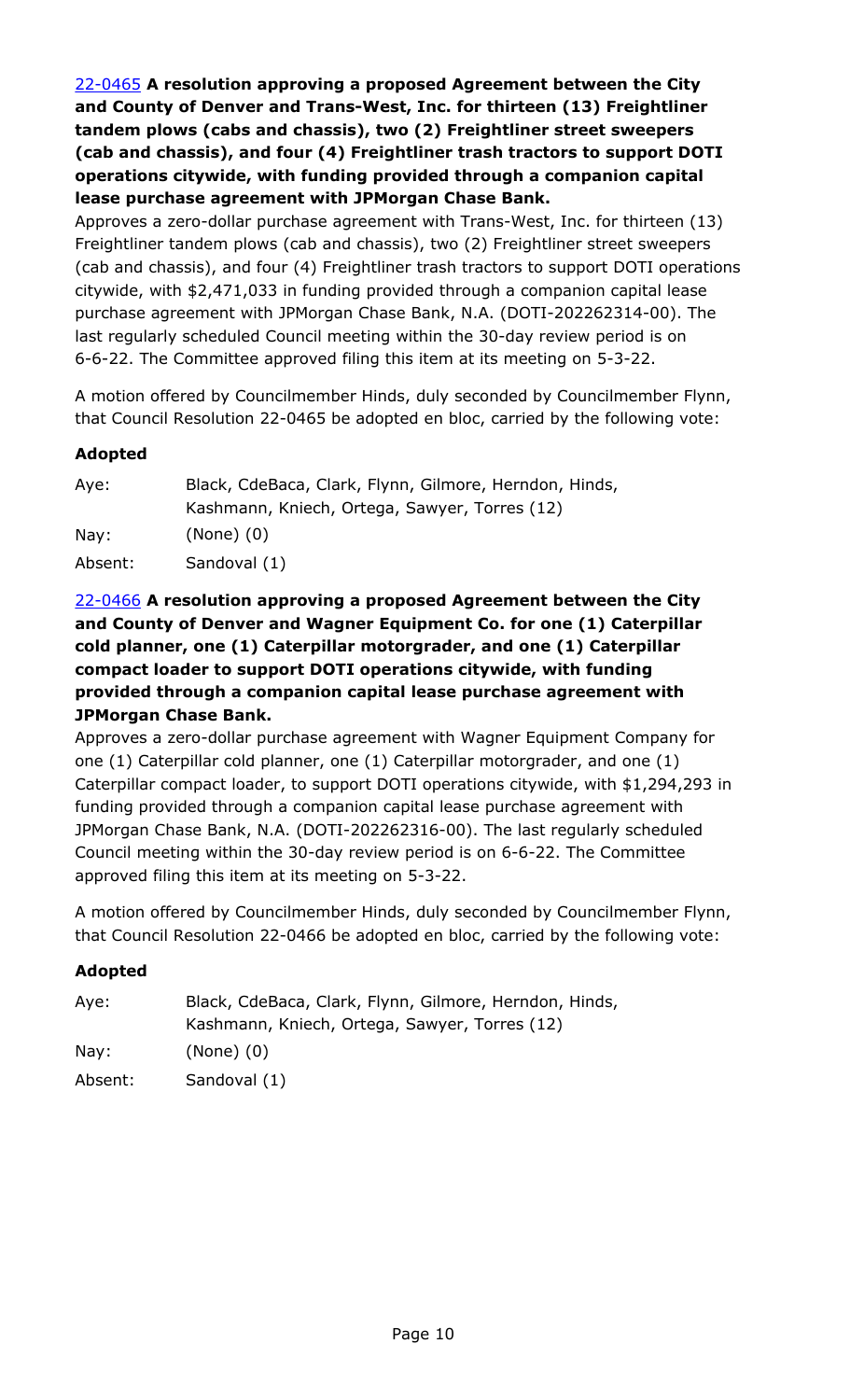## **Safety, Housing, Education & Homelessness Committee**

22-0206 **A resolution approving a proposed Amendatory Agreement between the City and County of Denver and Conduent State & Local Solutions, Inc. (formerly Xerox State and Local Solutions, Inc.) to reflect the vendor's name change to Conduent State & Local Solutions, Inc., extend the term, add compensation, update provisions, and to continue providing photo radar and photo red light services through transition to a new vendor selected through a RFP process.**

[Amends a contract with Xerox State and Local Solutions, Inc. to reflect the vendor's](http://denver.legistar.com/gateway.aspx?m=l&id=/matter.aspx?key=21273)  name change to Conduent State and Local Solutions, Inc. and by adding \$300,000 for a new contract total of \$6,929,961 and 11 months for a new end date of 8-31-2022 to continue providing photo radar and photo red light services through transition to a new vendor selected through a RFP process (201627552). The last regularly scheduled Council meeting within the 30-day review period is on 6-6-22. The Committee approved filing this item at its meeting on 2-16-22.

A motion offered by Councilmember Hinds, duly seconded by Councilmember Flynn, that Council Resolution 22-0206 be adopted en bloc, carried by the following vote:

#### **Adopted**

| Aye:    | Black, CdeBaca, Clark, Flynn, Gilmore, Herndon, Hinds, |
|---------|--------------------------------------------------------|
|         | Kashmann, Kniech, Ortega, Sawyer, Torres (12)          |
| Nay:    | $(None)$ $(0)$                                         |
| Absent: | Sandoval (1)                                           |

# **BILLS FOR INTRODUCTION**

#### **Finance & Governance Committee**

# 22-0467 **A bill for an ordinance authorizing a capital equipment purchase in the General Government Special Revenue Fund.**

Authorizes the capital equipment purchase of eleven (11) compost trucks, for a total [of \\$4,044,775 as part of a companion lease package, through the Planned Fleet Fund](http://denver.legistar.com/gateway.aspx?m=l&id=/matter.aspx?key=21534)  (SRF 11804), and ultimately transferring to the Compost Fund (SRF11862), to support the increased demand in compost pickup services, citywide. The last regularly scheduled Council meeting within the 30-day review period is on 6-6-22. The Committee approved filing this item at its meeting on 5-3-22.

Council Bill 22-0467 was ordered published

## **Ordered published**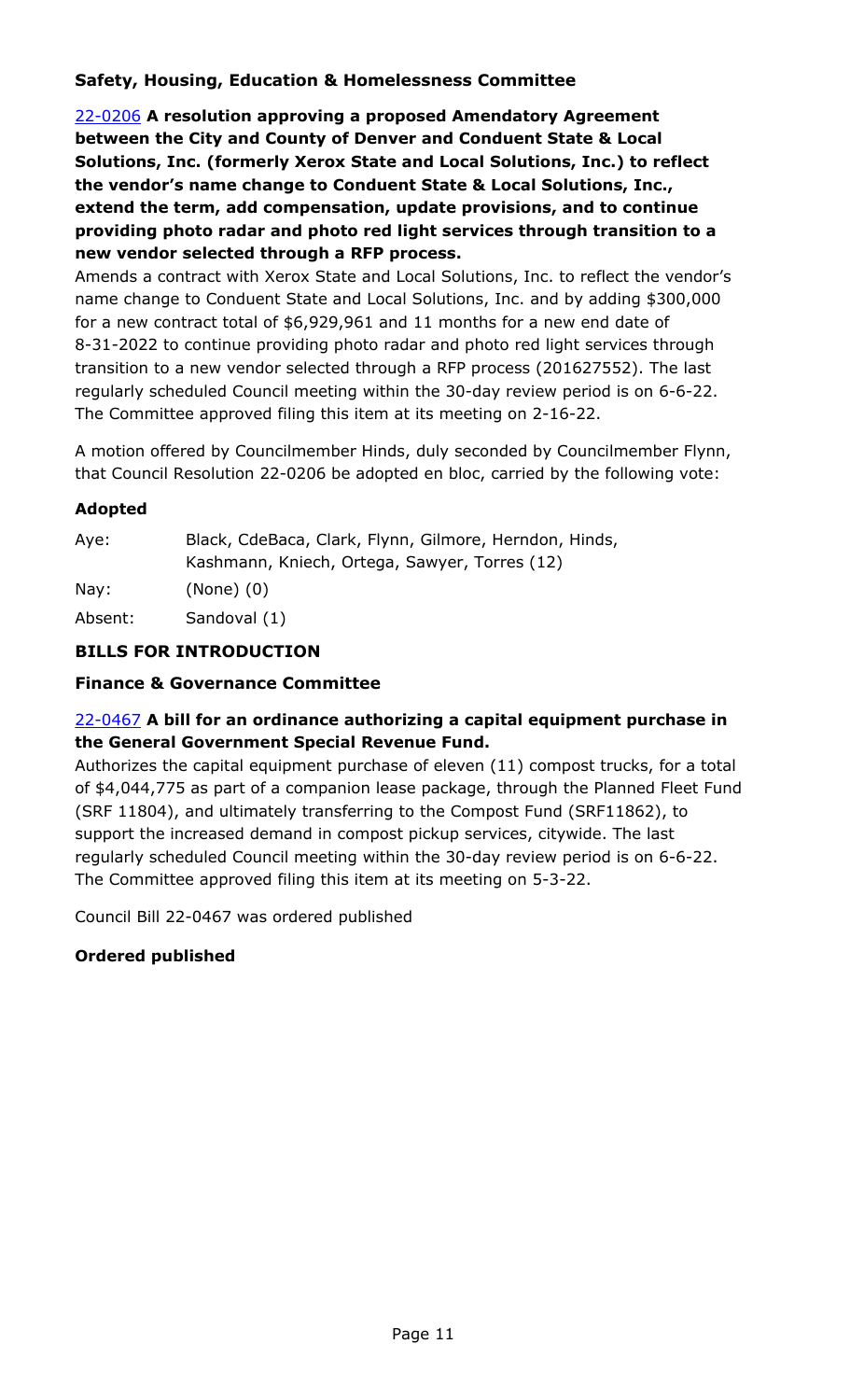# 22-0468 **A bill for an ordinance approving a proposed First Amendment to Intergovernmental Agreement between the City and County of Denver and Denver Health and Hospital Authority to provide for management costs associated with implementing the FEMA Public Assistance grant program for Covid-19 response.**

Amends a sub-award agreement with Denver Health and Hospital Authority to add [\\$201,480 for a new total of \\$ 19,041,165.38 to provide allowed managements costs](http://denver.legistar.com/gateway.aspx?m=l&id=/matter.aspx?key=21535)  associated with implementing the FEMA public assistance grant program for Covid-19 response, citywide (FINAN-202054689). The last regularly scheduled Council meeting within the 30-day review period is on 6-6-22. The Committee approved filing this item at its meeting on 5-3-22.

Council Bill 22-0468 was ordered published

## **Ordered published**

## 22-0472 **A bill for an ordinance amending the classification and pay plan for employees in the Career Service and for certain employees not in the Career Service.**

Amends the Classification and Pay Plan by changing the title of Civil-Criminal Investigator III to Human Services Investigator and the pay grade of Criminal [Investigator III. The Committee approved filing this item at its meeting on 5-3-22.](http://denver.legistar.com/gateway.aspx?m=l&id=/matter.aspx?key=21539)

Council Bill 22-0472 was ordered published

#### **Ordered published**

## 22-0473 **A bill for an ordinance amending the classification and pay plan for employees in the Career Service and for certain employees not in the Career Service.**

[Amends the Classification and Pay Plan by changing the pay grades for the Eligibility](http://denver.legistar.com/gateway.aspx?m=l&id=/matter.aspx?key=21540)  Technician classification series. The Committee approved filing this item at its meeting on 5-3-22.

Council Bill 22-0473 was ordered published

## **Ordered published**

## 22-0474 **A bill for an ordinance amending the classification and pay plan for employees in the Career Service and for certain employees not in the Career Service.**

[Amends the Classification and Pay Plan by changing the pay grades for the Paralegal](http://denver.legistar.com/gateway.aspx?m=l&id=/matter.aspx?key=21541)  classification series. The Committee approved filing this item at its meeting on 5-3-22.

Council Bill 22-0474 was ordered published

#### **Ordered published**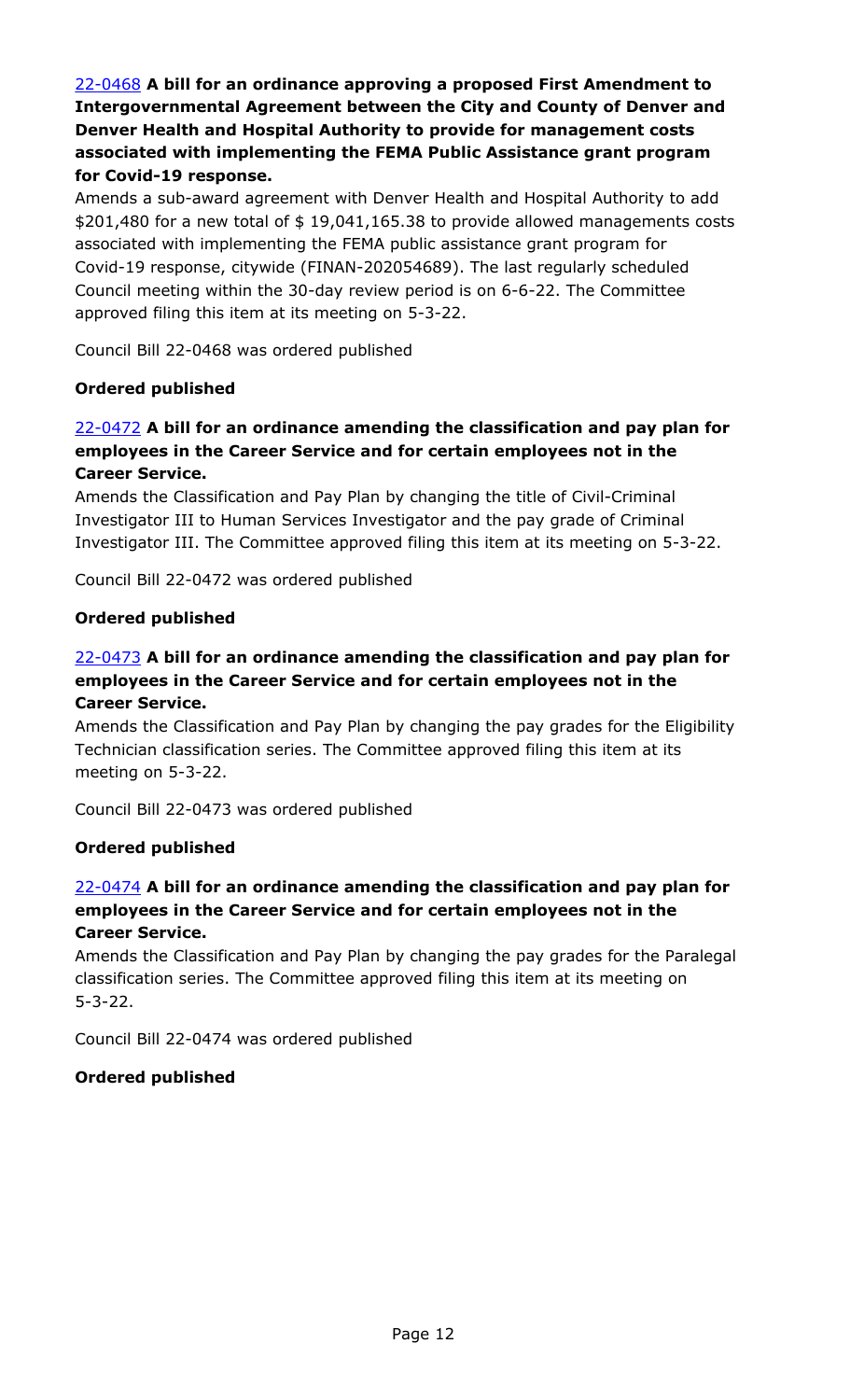22-0484 **A bill for an ordinance authorizing a recission from and an appropriation in the General Fund to make a cash transfer to the Planned Fleet Replacement Special Revenue Fund and authorizing the purchase of capital equipment in the General Government Special Revenue Fund.**

Approves the rescission of \$75,000 from the Denver Public Library's (DPL) [appropriation in the General Fund \(01010\), makes an appropriation transferring cash](http://denver.legistar.com/gateway.aspx?m=l&id=/matter.aspx?key=21551)  to the Planned Fleet Special Revenue Fund (11804), and authorizes the capital equipment purchase of a vehicle for DPL to support increased DPL delivery operation needs, citywide. The Committee approved filing this item at its meeting on 5-3-22.

Council Bill 22-0484 was ordered published

#### **Ordered published**

## **Land Use, Transportation & Infrastructure Committee**

## 22-0471 **A bill for an ordinance changing the zoning classification for 2070 South Franklin Street in University.**

[Approves a map amendment to rezone property from U-SU-C to U-SU-B1 \(allows for](http://denver.legistar.com/gateway.aspx?m=l&id=/matter.aspx?key=21538)  an accessory dwelling unit), located at 2070 S. Franklin Street in Council District 6. The Committee approved filing this item at its meeting on 5-3-22.

#### **Final Consideration 6-13-22 | Required Public Hearing**

Council Bill 22-0471 was ordered published with a future required public hearing on 6-13-22

#### **Ordered published with a future required public hearing**

## 22-0475 **A bill for an ordinance changing the zoning classification for 850 South Tejon Street in Athmar Park.**

Approves a map amendment to rezone property from E-SU-Dx to E-SU-D1x (allows [for an accessory dwelling unit\), located at 850 S. Tejon St. in Council District 7. The](http://denver.legistar.com/gateway.aspx?m=l&id=/matter.aspx?key=21542)  Committee approved filing this item at its meeting on 5-3-22.

#### **Final Consideration 6-13-22 | Required Public Hearing**

Council Bill 22-0475 was ordered published with a future required public hearing on 6-13-22

## **Ordered published with a future required public hearing**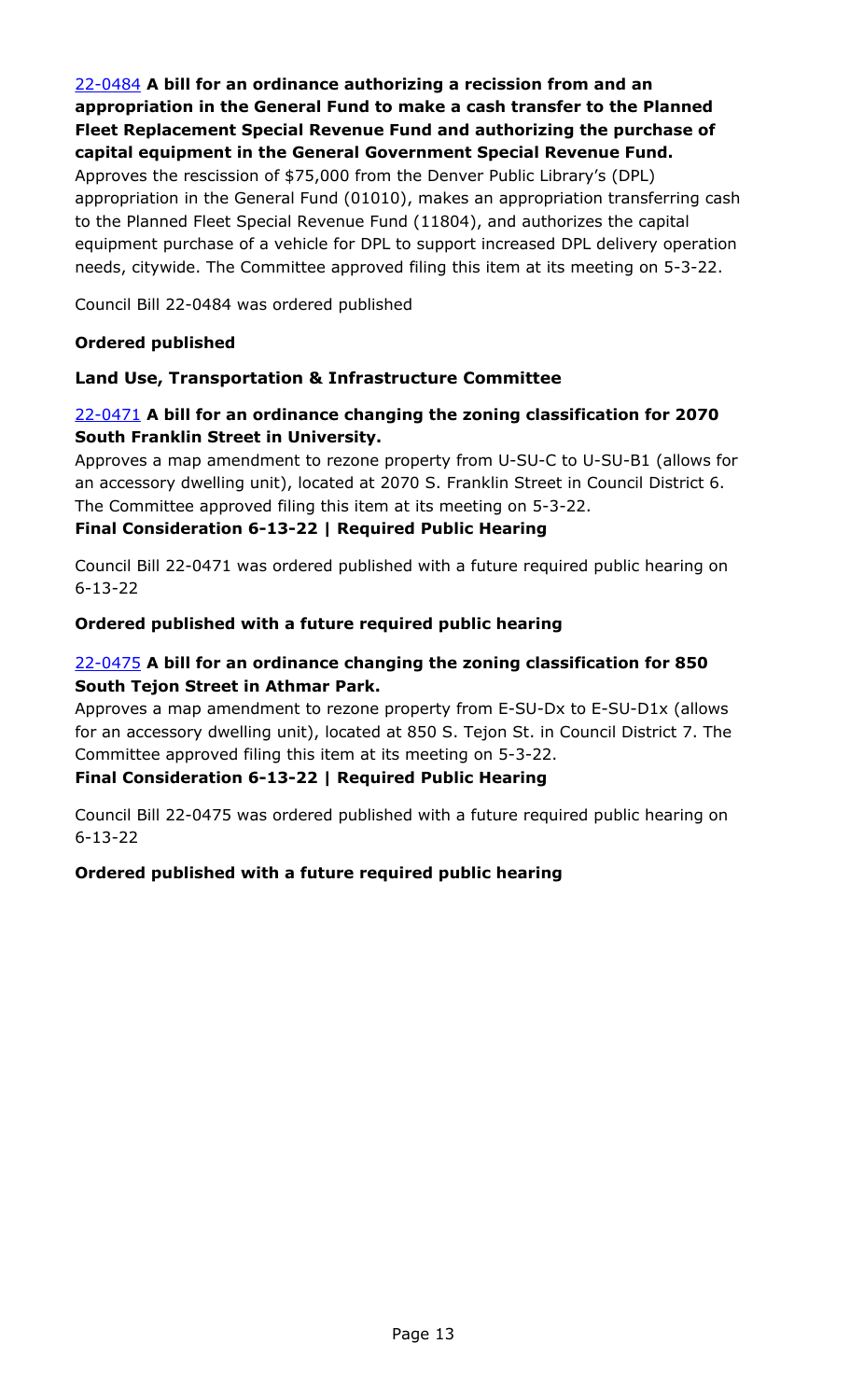# **BILLS FOR FINAL CONSIDERATION**

#### **Finance & Governance Committee**

22-0444 **A bill for an ordinance establishing four new Capital Funds in the [Grant and Other Money Projects Fund Series for the "Climate Federal Direct](http://denver.legistar.com/gateway.aspx?m=l&id=/matter.aspx?key=21511)  Capital Grants Fund" (38765), the "Climate Federal Pass-Through Capital Grants Fund" (38770), the "Climate State Capital Grants Fund" (38775), and the "Climate Private/Other Capital Grants Fund" (38780)" and authorizing the transfer of the Renewable Denver Initiative grant from the Colorado Department of Local Affairs from Grant Fund 11303 to Capital Grant Fund 38775.**

Approves the establishment of four new capital grant funds: 1) the Climate Federal Direct Capital Grants Fund (38765), 2) the Climate Federal Pass-Through Capital Grants Fund (38770), 3) the Climate State Capital Grants Fund (38775), and 4) the Climate Private/Other Capital Grants Fund (38780) and authorizes transferring Renewable Denver Initiative grant from the Colorado Department of Local Affairs from operating grant fund 11303 to capital grant fund 38775. The Committee approved filing this item at its meeting on 4-26-22.

A motion offered by Councilmember Hinds, duly seconded by Councilmember Flynn, that Council Bill 22-0444 be placed upon final consideration and do pass en bloc, carried by the following vote:

#### **Placed upon final consideration and do pass**

| Aye:    | Black, CdeBaca, Clark, Flynn, Gilmore, Herndon, Hinds, |
|---------|--------------------------------------------------------|
|         | Kashmann, Kniech, Ortega, Sawyer, Torres (12)          |
| Nay:    | $(None)$ $(0)$                                         |
| Absent: | Sandoval (1)                                           |

## **PRE-RECESS ANNOUNCEMENT**

Council President Gilmore announced that tonight, there will be a required public hearing on Council Bill 22-0345, changing the zoning classification for 6972 North Argonne Street and 19300 East 72nd Avenue in DIA; and, a required public hearing on Council Bill 22-0352, amending the Far Northeast Area Plan, necessary for a greenfield site to accommodate market demands since the Plan's adoption. Anyone wishing to speak on either of these matters must go online to sign up during the recess of Council.

## **RECESS**

Council took a recess.

#### **COUNCIL RECONVENES AND RESUMES ITS REGULAR SESSION**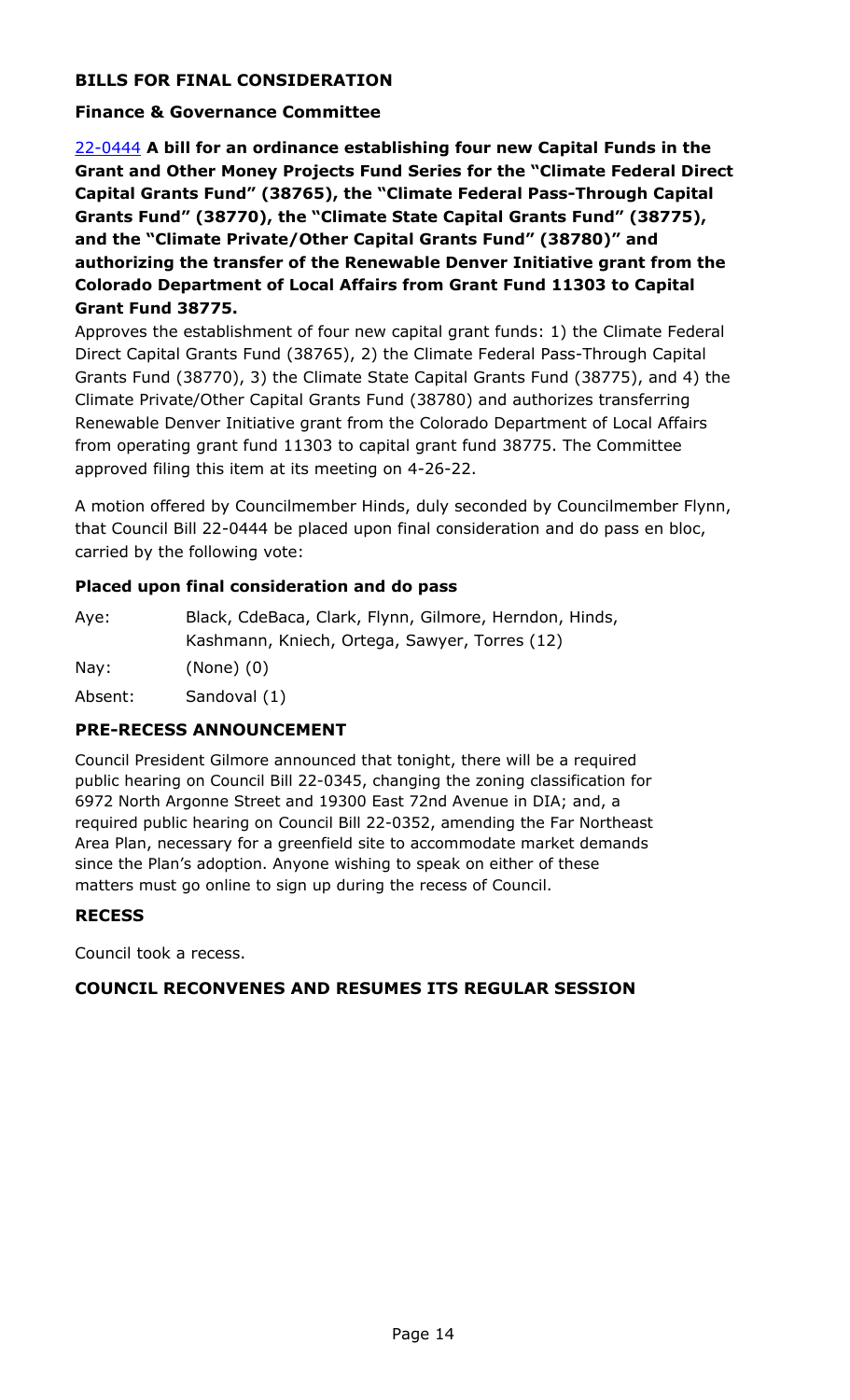# **PUBLIC HEARINGS - BILLS FOR FINAL CONSIDERATION**

## **Land Use, Transportation & Infrastructure Committee**

## 22-0345 **A bill for an ordinance changing the zoning classification for 6972 North Argonne Street and 19300 East 72nd Avenue in DIA.**

Approves a map amendment to rezone property from C-MU-10 w/waivers AIO, C-MU-30 w/waivers UO-1 AIO and C-MU-30 w/waivers & conditions UO-1 AIO to I-MX-8 w/waiver UO-1 AIO and I-MX-8 w/waiver AIO, located at 6972 Argonne [Street & 19300 72nd Avenue in Council District 11. The Committee approved filing](http://denver.legistar.com/gateway.aspx?m=l&id=/matter.aspx?key=21412)  this item at its meeting on 3-29-22.

A motion offered by Councilmember Hinds, duly seconded by Councilmember Herndon, that final consideration of Council Bill 22-0345, with it public hearing, be postponed to after the public hearing on Council Bill 22-0352 this evening. The motion to postpone carried by the following vote:

#### **Postponed**

| Aye:            | Black, CdeBaca, Clark, Flynn, Gilmore, Herndon, Hinds,<br>Kashmann, Kniech, Ortega, Sawyer (11) |
|-----------------|-------------------------------------------------------------------------------------------------|
| $\textsf{Nay}:$ | $(None)$ $(0)$                                                                                  |
| Absent:         | Sandoval, Torres (2)                                                                            |

## 22-0352 **A bill for an ordinance to amend the Far Northeast Area Plan, necessary for a greenfield site to accommodate market demands since the Plan's adoption.**

Amends the Far Northeast Area Plan, as a supplement to Comprehensive Plan 2040, [by amending maps including place type designation and road network, amending the](http://denver.legistar.com/gateway.aspx?m=l&id=/matter.aspx?key=21419)  transformative project for the DIA Neighborhood, and adding guidance for the development of manufacturing uses in greenfield sites, community outreach and road maintenance in Council District 11. The Committee approved filing this item at its meeting on 3-29-22.

Council sat as a Committee of the Whole, commencing at 6:36 p.m., Council President Gilmore presiding, to hear speakers on Council Bill 22-0352. Steve Lawrence, Martyn Wallace, Jesse Parris and Brian Connolly signed up to speak in favor of the bill. John Benitez signed up to speak in opposition of the bill. Lilly Djaniants of Community Planning and Development delivered the staff report.

A motion offered by Councilmember Hinds, duly seconded by Councilmember Sawyer, that Council Bill 22-0352 be placed upon final consideration and do pass, carried by the following vote:

## **Placed upon final consideration and do pass**

| Black, Clark, Flynn, Gilmore, Herndon, Hinds, Kashmann,<br>Kniech, Ortega, Sawyer (10) |
|----------------------------------------------------------------------------------------|
| $(None)$ $(0)$                                                                         |
| Sandoval, Torres (2)                                                                   |
| CdeBaca (1)                                                                            |
|                                                                                        |